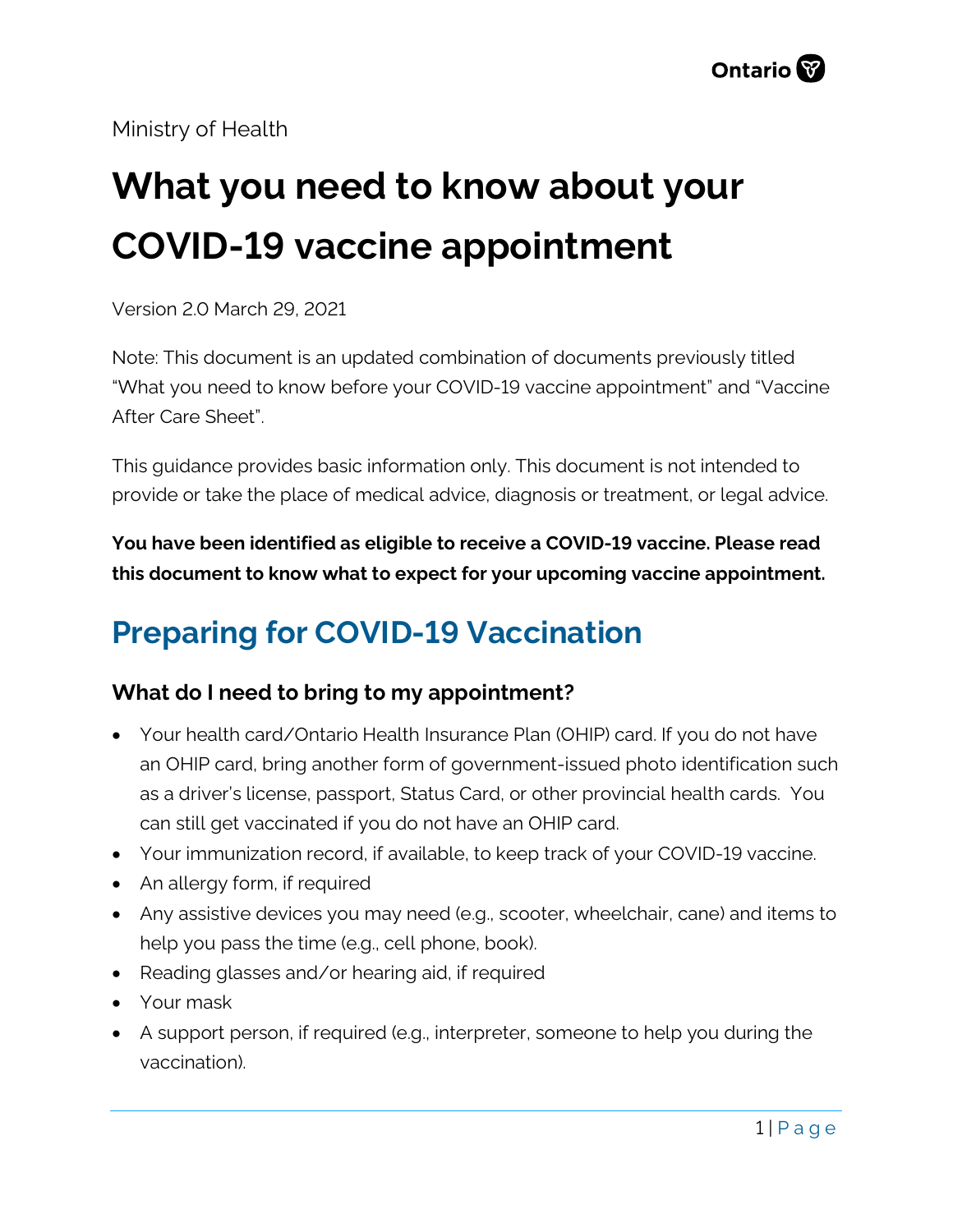

#### **What do I need to do to prepare for my appointment?**

- Read the [Vaccine Information Sheet](https://www.health.gov.on.ca/en/pro/programs/publichealth/coronavirus/docs/vaccine/COVID-19_vaccine_info_sheet.pdf) and follow up with your health care provider if you have any questions about your medical history or allergies.
- Take your regular medication and eat your meals as usual. Make sure you have something to eat before coming to the clinic to prevent feeling faint while being vaccinated.
- Wear a loose-fitting top or a t-shirt so that the health care provider can easily access your upper arm for the vaccination.
- Do not wear any scented products.
- **If you hav[e symptoms of COVID-19,](https://www.canada.ca/en/public-health/services/diseases/2019-novel-coronavirus-infection/symptoms.html) you should not attend the clinic. Call the clinic and follow their instructions.**
- Do not arrive more than 10 minutes before your appointment to avoid crowding at the clinic.
- You may need to wait outside before your appointment. Please dress for the weather.

#### **What can I expect when I arrive at my appointment?**

Health care providers are being very careful to prevent the spread of COVID-19 when providing immunizations. Clinic staff will take every precaution to ensure your health and safety during your visit. Public health measures, such as physical distancing, hand sanitization, mask-wearing will be in place at clinics. All health care providers, patients, other staff, and visitors need to follow all public health measures in the clinic. Please read and follow any signs or instructions provided at the clinic.

- You will be asked to provide your OHIP or Status card (or any governmentissued photo ID if no OHIP card) to confirm your appointment.
- You will be asked to answer a series of questions to see if you have signs or symptoms associated with COVID-19 before entering the clinic.
- You will be asked questions about your medical history (for example about any allergies you have)
- You will be asked to wear a mask while at the clinic, to clean your hands, and practice physical distancing from others (at least 2 metres/6 feet).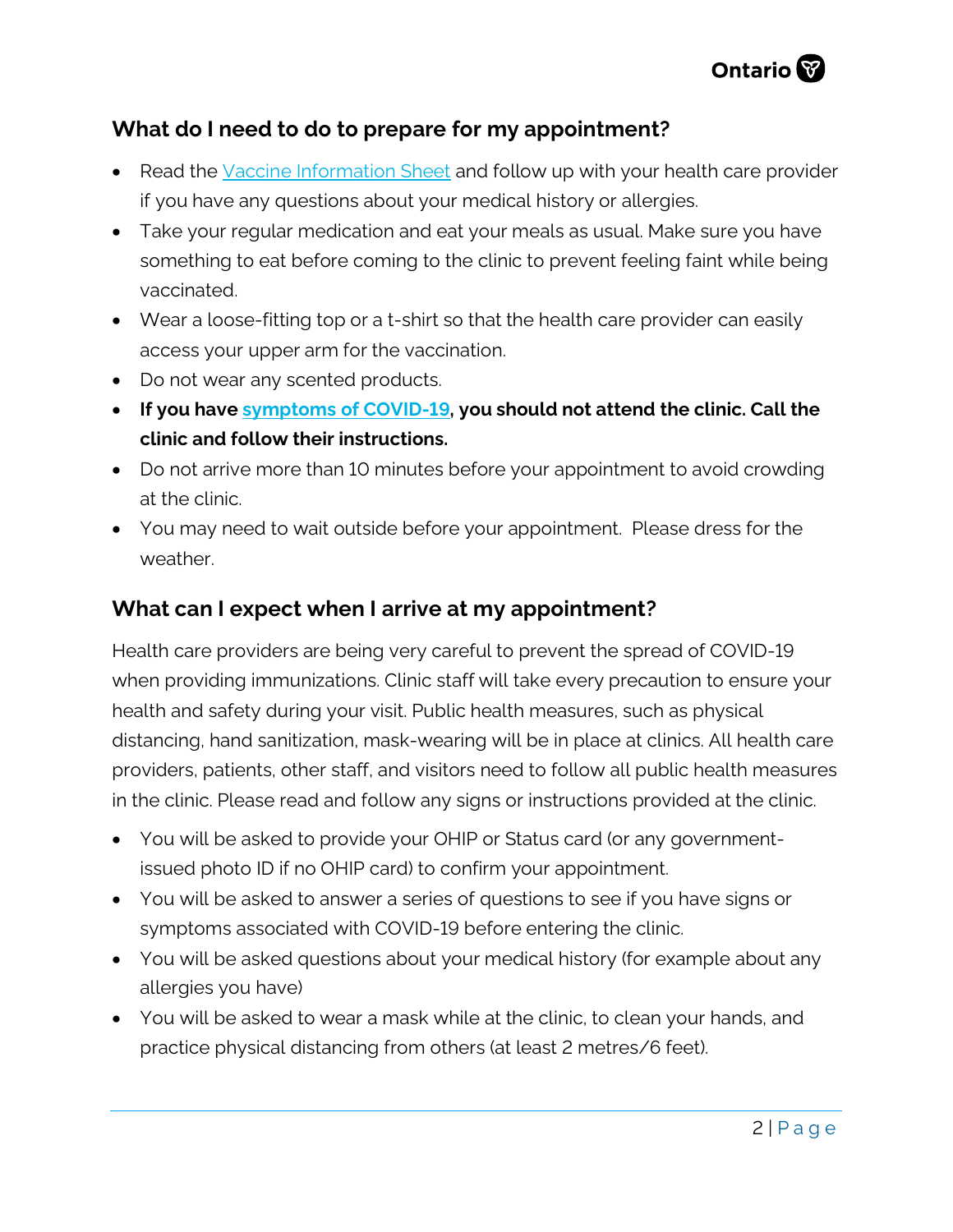

• You will be asked to stay for 15-30 minutes after you receive the vaccine to monitor for any unexpected changes in your health or allergic reactions.

#### **What if I have allergies?**

The health care provider at the vaccine clinic will ask about allergies. Check the [COVID-19 Vaccine Information Sheet](https://www.health.gov.on.ca/en/pro/programs/publichealth/coronavirus/docs/vaccine/COVID-19_vaccine_info_sheet.pdf) for more details on the vaccine ingredients, including polyethylene glycol, tromethamine and polysorbate.

- If you have had an allergic reaction (including a severe reaction like anaphylaxis) to a previous dose of a COVID-19 vaccine or any of the components, you must consult with an allergist/immunologist before getting vaccinated to see if the vaccine can be given to you safely.
- If you have had an allergic reaction within 4 hours and/or anaphylaxis that occurred with a vaccine or injectable medication that does not contain a component or cross-reacting component of the COVID-19 vaccines, you can receive the COVID-19 vaccine. You will be asked to wait in the clinic for 30 minutes after your vaccine.
- If you have a history of significant allergic reactions and/or anaphylaxis, to any food, drug, venom, latex or other allergens not related to the COVID-19 vaccines, you can receive the COVID-19 vaccines. You will be asked to wait in the clinic for a minimum of 15 minutes after your vaccine.
- If you have allergy issues like runny noses, sneezing, itchy nose and eyes, asthma and eczema you can receive the vaccine. You will be asked to wait at the clinic for a minimum of 15 minutes after your vaccine.

For more detailed recommendations for individuals with allergies, please consult [Vaccination Recommendations for Special Populations](https://www.health.gov.on.ca/en/pro/programs/publichealth/coronavirus/docs/vaccine/COVID-19_vaccination_rec_special_populations.pdf) guidance document

#### **What if I have other medical conditions?**

If you are pregnant, breastfeeding, have an autoimmune condition, or are immunocompromised due to disease or treatment, you may need to speak with your health care provider prior to immunization. Please consult the [Vaccination](https://www.health.gov.on.ca/en/pro/programs/publichealth/coronavirus/docs/vaccine/COVID-19_vaccination_rec_special_populations.pdf)  [Recommendations for Special Populations](https://www.health.gov.on.ca/en/pro/programs/publichealth/coronavirus/docs/vaccine/COVID-19_vaccination_rec_special_populations.pdf) guidance document for further information. You should speak to your health care provider about whether the vaccine is right for you based on your medical condition.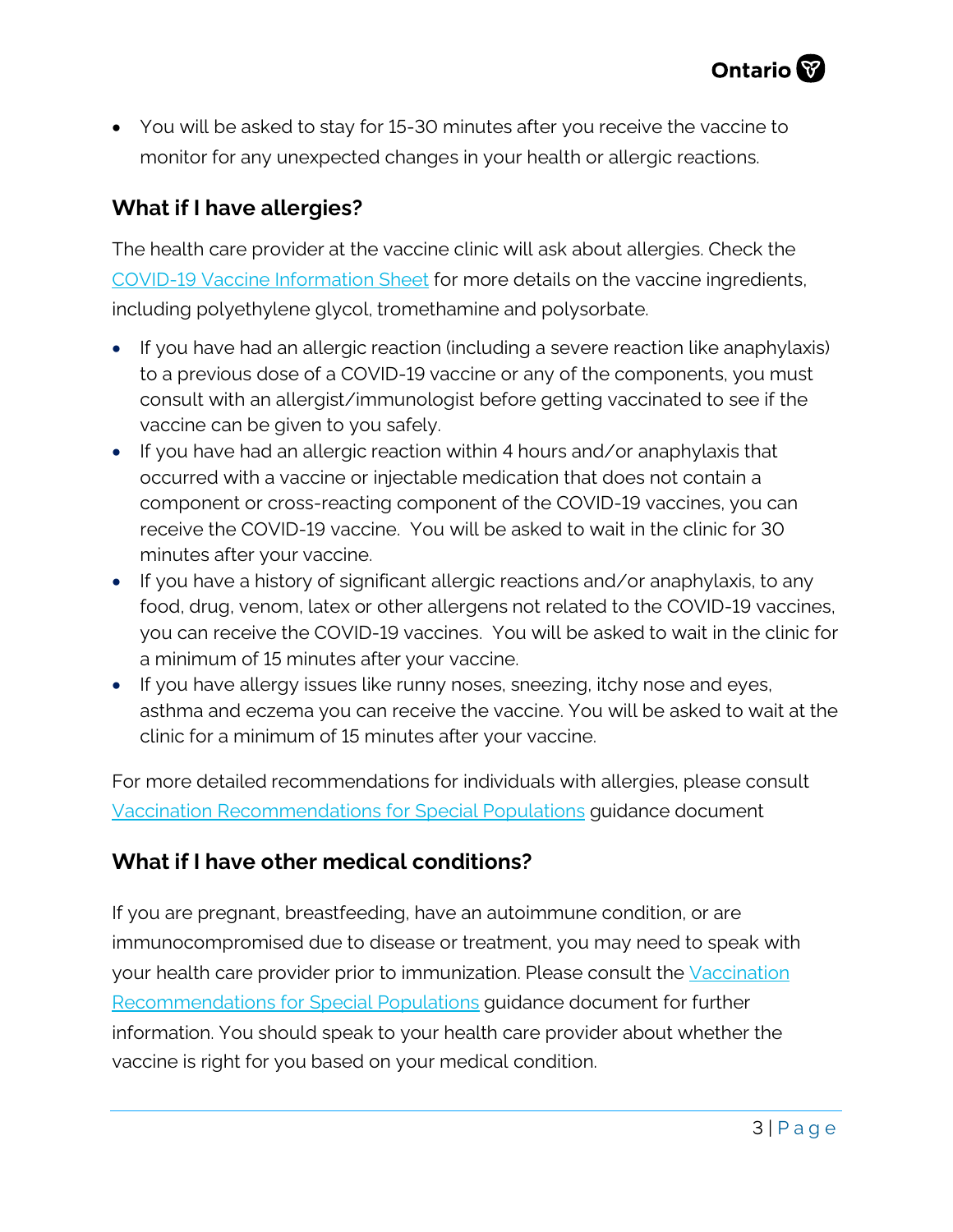

#### **What if I take blood thinners?**

If you have a bleeding problem, bruise easily, or use a blood-thinning medicine (e.g. warfarin or heparin) you can receive the vaccine.

### **What if I fainted the last time I got a vaccine or I have a fear of needles?**

If you have fainted, or became dizzy with previous vaccinations or procedures, or if you have a high level of fear about injections, you should still get the vaccine. Tell the health care provider at the clinic so that appropriate supports can be offered. You can bring a person with you for support.

### **COVID-19 Vaccination After Care**

#### **What should I do right after receiving the vaccine?**

- After your vaccine, you should stay in the clinic for 15 to 30 minutes. This is to make sure you do not have an allergic reaction. Allergic reactions do not happen often. Staff giving vaccines know how to treat allergic reactions. Let staff know if you notice a skin rash, swelling of your face or mouth, problems breathing, and/or feel unwell.
- If waiting inside the clinic, be sure to leave your mask on and remain at least 2 metres/6 feet away from others.
- Use the alcohol-based hand rub to clean your hands before leaving the clinic.
- Do not operate a vehicle or other form of transportation for at least 15 to 30 minutes after being vaccinated (as advised by the health care provider) or if you are feeling unwell.
- If someone is picking you up from the clinic, they should get you after the 15 minute waiting period in the clinic is finished. Your support person or driver should follow the direction of clinic staff regarding where to meet/collect you.

#### **What should I expect in the next few days?**

• You may have some side effects from the vaccine. They should go away in a few days.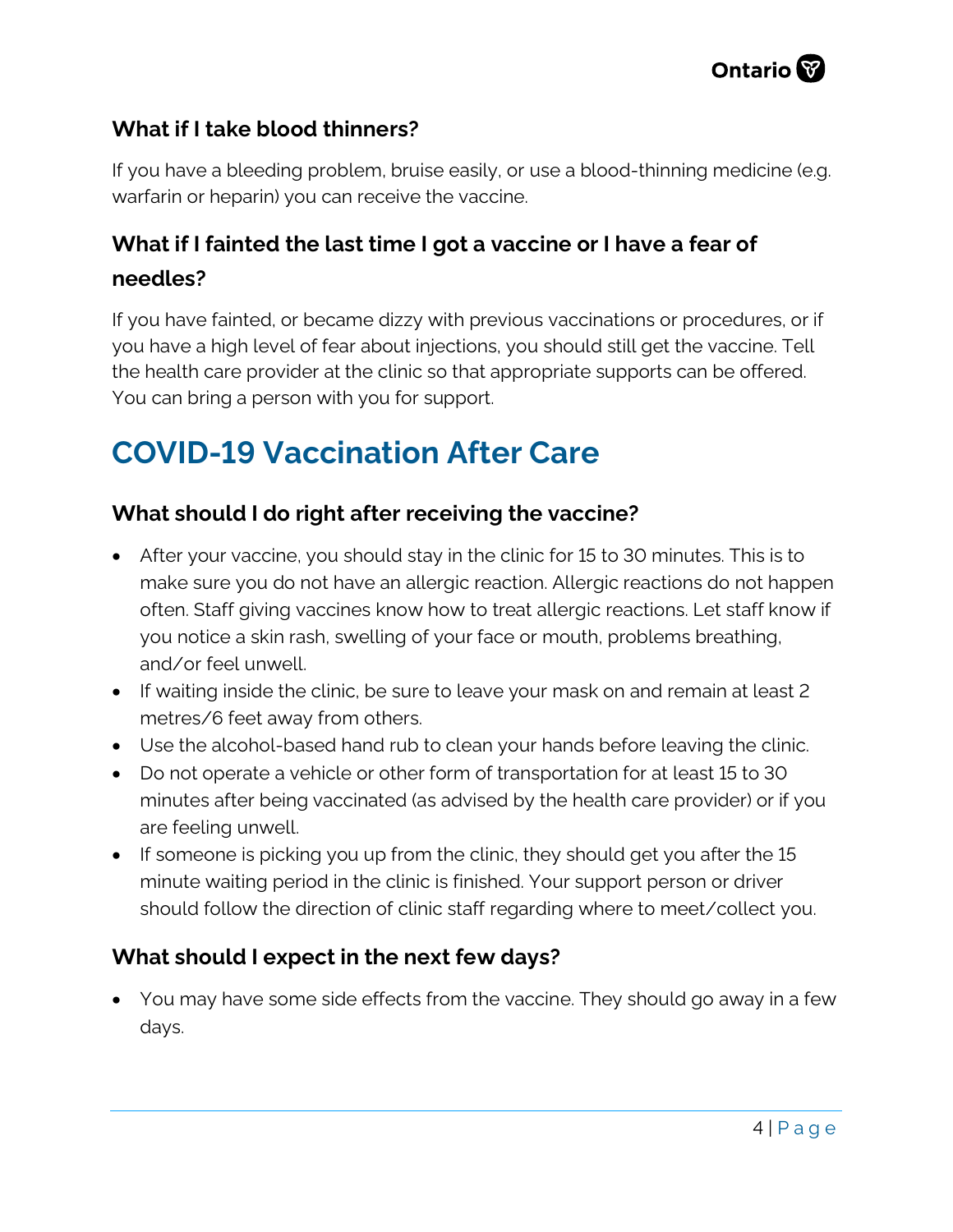

- Common expected side effects include: pain, redness or swelling where the needle was given. A cool, damp cloth where the vaccine was given may help with soreness.
- Other symptoms may include: tiredness, headache, muscle pain, chills, joint pain, and fever. If needed, pain or fever medication (such as acetaminophen or ibuprofen) may help with pain or fever.
- Serious side effects after receiving the vaccine are rare. However, should you develop any of the following adverse reactions within three days of receiving the vaccine, seek medical attention right away or call 911 if you are severely unwell:
	- o hives
	- o swelling of the face or mouth
	- o trouble breathing
	- o very pale colour and serious drowsiness
	- o high fever (over 40°C)
	- o convulsions or seizures
	- o other serious symptoms (e.g., "pins and needles" or numbness).
- The AstraZeneca/COVISHIELD vaccine is associated with a very rare side effect known as Vaccine-Induced Prothrombotic [Immune Thrombocytopenia \(VIPIT\).](https://covid19-sciencetable.ca/sciencebrief/vaccine-induced-prothrombotic-immune-thrombocytopenia-vipit-following-astrazeneca-covid-19-vaccination/) If you develop any of the following symptoms after receiving the vaccine please seek immediate medical attention:
	- o shortness of breath
	- o pain in the chest
	- o swelling or coldness in an arm or leg
	- o persistent abdominal pain
	- o severe or worsening headaches or blurred vision
	- o multiple small bruises, red or purple spots or blood blisters under the skin.
- If you are concerned about any reactions you experience after receiving the vaccine, contact your health care provider. You can also contact your local [public health unit](https://www.phdapps.health.gov.on.ca/phulocator/) to ask questions or to report an adverse reaction.

#### **Things to remember after you receive the vaccine**

• **Continue wearing a mask, staying at least 2 metres from others and limiting/avoiding contact with others outside of your household.**